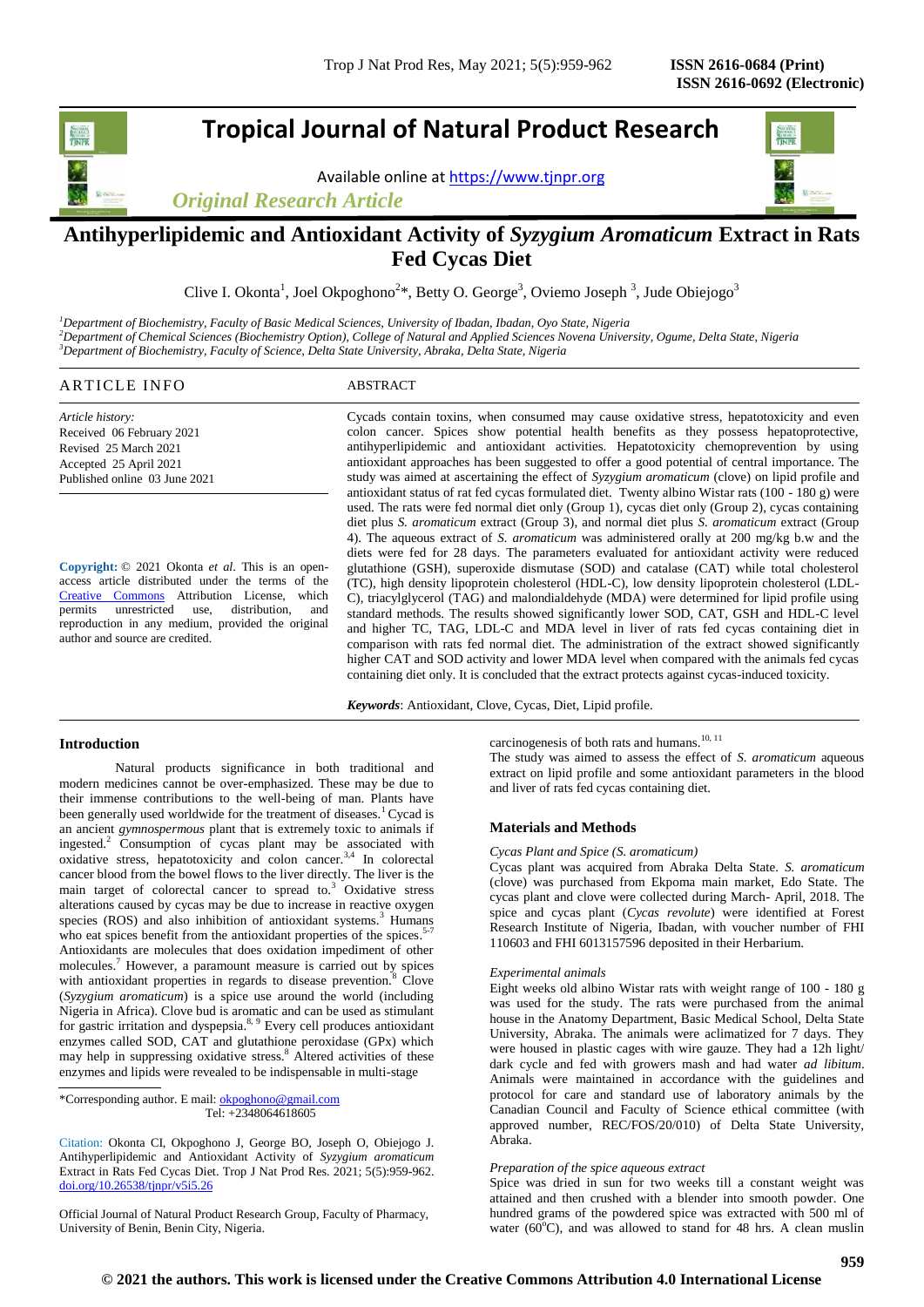#### *Acute toxicity study of AESA*

The acute toxicity of the extract was determined in order to select a suitable dose for the protective study. This was done using the method described by Lorke  $^{12}$ . In the initial phase, rats were divided into 4 groups of 4 rats each and were treated with 100 mg, 200 mg, 500 mg and 1000 mg per kg body weight aqueous extract of *S. aromaticum* (AESA) orally. The rats were treated daily for 7 days, and then observed for signs of toxicity, including death. No mortality was observed after the administration of the extract orally to the rats at the dose of 100 to 1000 mg/kg b.wt for 7 days. Growth of some little new hair in rats given 200 mg/kg b.wt. and decrease in locomotion of rats given 500 to 1000 mg/kg b.wt AESA were some of the features observed.. However, 200 mg/kg body weight was used as a protective dose.

#### *Preparation of cycas containing diet and normal diet*

The cycas plant was sun dried for duration of two weeks and then ground to fine powder. The diets for each group (normal diet and cycas containing diet) were formulated by mixing known quantities of sources of each food class comprising: garri, soya bean, palm oil, cellulose in form of corn cob, salt mix, vitamin mix, and sucrose. The food components were purchased from Abraka local market. The vitamins and minerals mix (manufactured by Hebei Vsyong Animal (HVA) Pharmaceutical Co. Ltd, China) was also purchased in Abraka (Table 1).

#### *Experimental protocol*

Twenty (20) rats were shared into four groups each comprised of five rats and treated as follows: Group 1: Control (rats fed normal diet only). Group 2: Cycas control (cycas containing diet only). Group 3: Rats fed cycas containing diet + 200 mg/kg body weight AESA. Group 4: normal diet + 200 mg/kg body weight AESA*.* The administration of the extract was done orally for 4 weeks. On the final day of the experiment, the rats were subjected to fast overnight and sacrificed by cervical decapitation. Blood was collected in heparinised tubes for blood GSH determination and liver was harvested immediately. Zero point five gram (0.5 g) of tissues were homogenized in 4.5 ml of normal saline and centrifuged at 2,500 RPM for 15 minutes to obtain the supernatant which was used for the biochemical analysis.

#### *Estimation of GSH*

The GSH level in blood and tissue was estimated by Beutler et al.<sup>13</sup> and Ellman <sup>14</sup> method respectively. The sulfhydryl group of glutathione react with DTNB (5, 5, - dithiobisnitro benzoic acid, Elman's reagent) to produce a yellow colour, 5- thio -2- nitrobenzoic acid (TNB). Glutathione reductase reduces the mixed disulphide formed which yields more TNB and recycle the GSH. TNB produced is proportional to GSH in samples measured at 412 nm wavelength using a spectrophotometer.

# *Assay of SOD activity*

Misra and Fridovich method<sup>15</sup> was utilized for the assay of SOD activity. Superoxide dismutase exhibits autoxidation of epinephrine by superoxide radical  $(O_2)$ . The assay of SOD is an indirect method which is centred on the inhibitory effect of SOD in the initial rate of epinephrine autoxidation which is derived from the reaction proposed by Misra and Fridovich,<sup>15</sup> for the base catalysed autoxidation of epinephrine. The absorbance was checked at 480 nm every 30 seconds for 120 seconds.

#### *Assay of CAT activity*

Cohen *et al.* technique<sup>16</sup> was adopted for the assay of CAT activity. CAT breaks down  $H_2O_2$  directly into water and oxygen. Spectrophotometer was used to examined the decrease in  $H_2O_2$ concentration at 480 nm for 30 minutes.

# **ISSN 2616-0692 (Electronic)**

#### *Evaluation of Lipid peroxidation (LPO)*

Lipid peroxidation in form of malondialdehyde (MDA) was assessed by the procedure of Buege and Aust.<sup>17</sup> The thiobarbituric acid (TBA) to measure LPO after reaction with the sample indicated an increase in absorbance at 532 nm.

#### *Estimation of TC*

Total cholesterol was estimated using Richmond method.<sup>18</sup> The enzymatic process involves a series of coupled reactions that hydrolyzes cholesteryl esters and oxidize the 3-OH group of cholesterol. Hydrogen peroxide which is a by-product of the reaction is measured quantitatively in a peroxidase catalysed reaction that produces a colour. The colour intensity is proportional to the cholesterol concentration measured at 500 nm.

# *Estimation of HDL-C*

HDL-C was estimated using the method of Badimon *et al.* <sup>19</sup> In this reaction, the reagent is only for treatment of specimen before the assessment of HDL –C with a reagent for total cholesterol. Highdensity lipoprotein – cholesterol obtained in supernatant after centrifugation was measured with total cholesterol at absorbance of 500 nm.

#### *Determination of LDL-C*

Low density lipoprotein cholesterol was calculated using Friedewald formula as follows;

$$
LDL - C (mg/dL)
$$
  
= 
$$
\frac{(Total cholesterol - HDL) - Triacylglycerol}{5}
$$

#### *Determination of TAG*

Triacylglycerol was assayed using method of Fossati and Prencipe,<sup>20</sup> TAG is hydrolyzed by lipase to form glycerol and free fatty acid. The process involves enzymatic assay together with Trinder reaction which ends when quinoneimine dye is formed. The amount of dye formed, determined by its absorption at 540 nm, was directly proportional to the concentration of TAG in the samples.

#### *Statistical analysis*

The data obtained was analysed using Analysis of Variance (ANOVA). The results were expressed as Mean  $\pm$  SD. Significant difference of means were determined at 5% ( $p < 0.05$ ) confidence level using Post hoc test (LSD; least significant difference).

# **Table 1:** Diets compositions

| <b>Components</b>    | <b>Normal diet</b><br>(%) | <b>Cycas containing diet</b><br>$(\%)$ |
|----------------------|---------------------------|----------------------------------------|
| White Garri          | 51.7                      | 51.7                                   |
| Soya bean (defatted) | 20.0                      | 20.0                                   |
| Palm oil             | 5.0                       | 5.0                                    |
| Cellulose            | 5.0                       | 5.0                                    |
| Salt mix             | 3.0                       | 3.0                                    |
| Vitamin mix          | 2.3                       | 2.3                                    |
| <b>Sucrose</b>       | 13.0                      | 3.0                                    |
| Cycas                |                           | 10                                     |

#### **Results and Discussion**

#### *GSH level, Antioxidant enzymes and LPO level of rats*

In all cycad genera, cycas is found  $21$  and well-known to be carcinogenic in four animal species which are rat, hamster, guinea-pig and fish; inducing tumours in various organs.<sup>10,22</sup> Cancer deterrence using antioxidant approach is suggested to offer important benefit to public health, clinicians and institutional researchers as a key strategy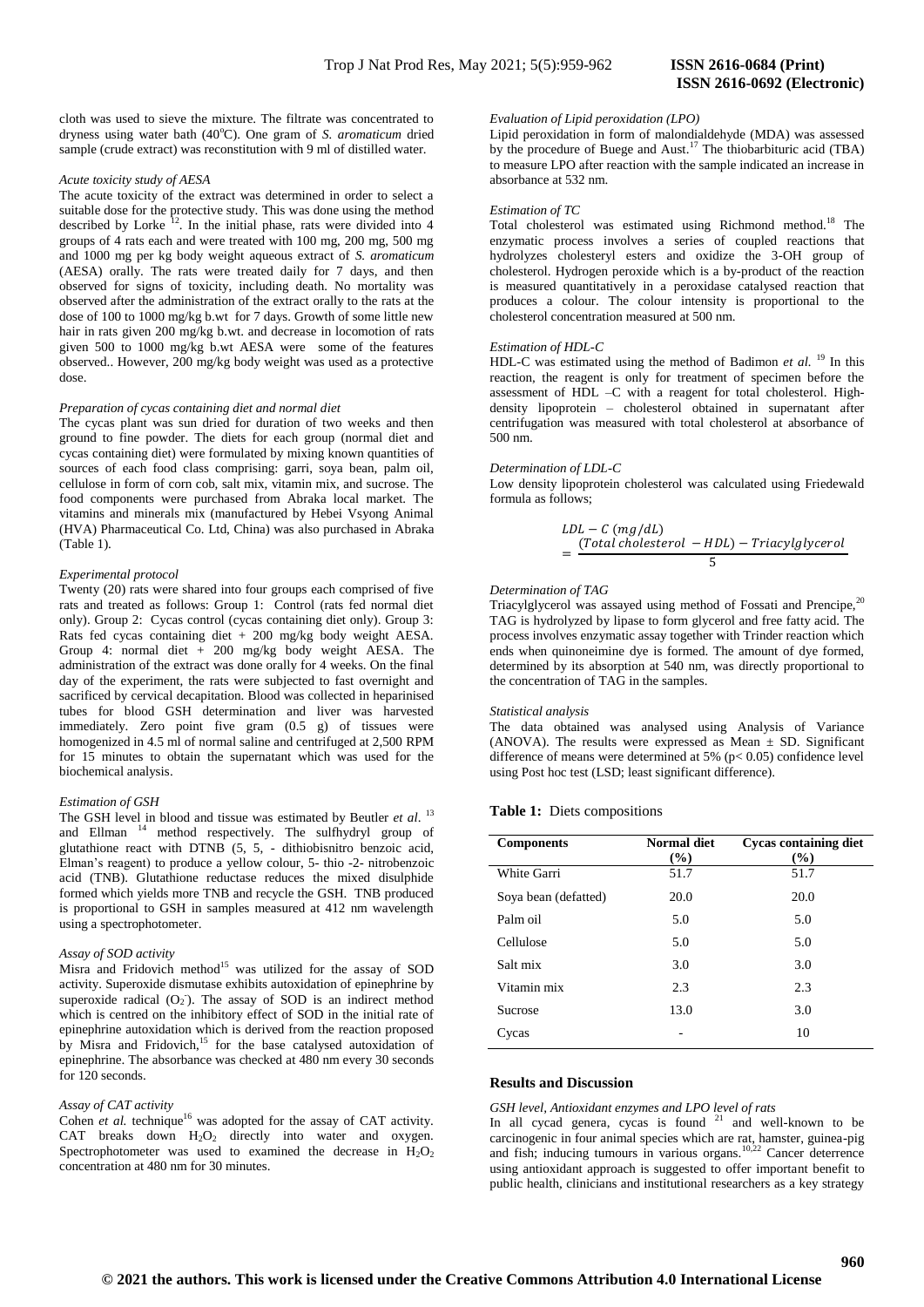for setback or delaying of carcinogenesis.<sup>23,24</sup> Animal have an effective mechanism to inhibit tissue damage caused by free radical which induces oxidative stress through the help of antioxidant enzymes and protein such as SOD, CAT, GPX and GSH.<sup>25</sup> Table 2 shows the GSH level in the blood and liver of cycas fed rats. There was a significantly ( $p < 0.05$ ) lower GSH levels in liver and blood of rats fed with cycas diet only compared with rats fed the normal diet. Rats fed cycas diet and 200 mg/kg body weight of clove extract showed significant (p < 0.05) higher GSH level in liver and blood compared to rats fed cycas diet only. However, liver and blood GSH level were significantly ( $p < 0.05$ ) lower in rats fed normal diet only compared to that given 200 mg/kg body weight of clove extract. Table 3 illustrates how clove extract protects antioxidant enzymes and prevent LPO in liver of rats fed cycas diet. The results indicated a significantly ( $p < 0.05$ ) lower SOD and CAT activity as well as a higher MDA level in fed cycas diet compared with normal diet. Also, rats fed cycas diet and 200 mg/kg body weight of clove extract had a significant ( $p < 0.05$ ) high SOD and CAT activity as well as a low MDA level in liver compared to rats fed with cycas diet only. The decreased activities of CAT, SOD and GSH level in blood and liver (Tables 2 and 3) of rats fed cycas containing diet only, may be as a results of the vital role of these antioxidant molecules against oxygen free radical stress. Also, this decrease may point to rapid exhaustion of the enzymes in fighting the free radicals generated during cycas toxicity. Other studies have shown that the altered activity of antioxidant enzymes is essential in multi-stage carcinogenesis of both rodents and humans compared to their appropriate normal cell counterparts. <sup>10</sup> However, antioxidant activity was increased when aqueous extract of clove was administered. The results of the study are in agreement with the results of Perše *et al.*<sup>3</sup> who showed that natural antioxidants have potential to inhibit cancer in animal model. An increased MDA in liver of rats fed cycas containing diet only (Table 3) may involve in the commencement of liver lesions. However, LPO changes cell membranes fluidity, increases membrane permeability and inflammation.<sup>26</sup> Treatment of rats given cycas containing diet with AESA decreased the level of lipid peroxidation**.** Eugenol a main constituent of *S. aromaticum* has anti-inflammatory effect which may be associated to its regulation of redox status, reduction of LPO and enhancement of antioxidant enzymes.<sup>2</sup>

### *Changes in Lipid profile of rats*

After 28 days of treatment, significant (p < 0.05) increase in TC, TAG, LDL-C and decrease in HDL-C levels were observed in rats given cycas diet only compared with rats administered normal diet. Treatment of rats given cycas diet with 200 mg/kg body weight of clove extract showed significantly lower TC, TAG, LDL-C and higher HDL-C levels in liver when compared to rats given cycas diet only.

Moreover, significant ( $p < 0.05$ ) decrease in TC, TAG, LDL-C and increase in HDL-C were observed in liver of fed normal diet compared with rats given 200 mg/kg body weight of clove extract. The significant elevation in TC, TAG, LDL-C levels and reduction in HDL-C levels in liver (Table 4) of rats fed cycas containing diet only compared to rats fed normal diet observed in the study collaborates with previous results of Eriyamremu *et al.* <sup>23</sup> who reported the early biochemical events of mice given cycas and a Nigerian like diet. The significant increase in TC and TAG level in rats of cycas control compared with normal control may be due *de novo* lipid synthesis. According to Al-Otaibi et al.<sup>25</sup> the combined effect of lipid degradation and *de novo* lipid synthesis induced by oxidative stress could be an attempt to meet lipid requirements for growth and metabolism.

## **Table 2:** GSH of rats fed formulated diets

| <b>Groups</b>                                 | <b>Blood GSH</b><br>$(mg\%$ of<br>white blood) | <b>Liver GSH</b><br>(unit/g)<br>wet tissue) |
|-----------------------------------------------|------------------------------------------------|---------------------------------------------|
| Normal diet only                              | $9.27 + 2.52^{\text{a}}$                       | $12.23 \pm 3.43$ <sup>a</sup>               |
| Cycas diet only                               | $4.29 + 1.55^{b}$                              | $5.29 + 1.61^{b}$                           |
| Cycas diet $+ S$ . <i>aromaticum</i> extract  | $7.14 + 1.47$ <sup>c</sup>                     | $9.66 + 2.90^{\circ}$                       |
| Normal diet $+ S$ , <i>aromaticum</i> extract | $12.47 + 2.96$ <sup>d</sup>                    | $19.53 + 6.96^{\text{d}}$                   |

Values are given in mean  $\pm$  SD., n = 5. Mean values with different superscript letter (a, b, c, d) in the same column differ significantly at  $p < 0.05$ .

# **Table 3:** Liver SOD, CAT and MDA of rats

| Groups                     | $SOD$ (units/g)<br>wet tissue) | $CAT$ (units/g)<br>wet tissue) | $MDA$ (units/g)<br>wet tissue) |  |  |
|----------------------------|--------------------------------|--------------------------------|--------------------------------|--|--|
| Normal diet only           | $28.33 + 6.04^a$               | $60.39 \pm 15.78^a$            | $3.49 + 1.04^a$                |  |  |
| Cycas diet only            | $16.39 + 7.61^b$               | $36.18 + 4.43^b$               | $8.12 + 2.59^b$                |  |  |
| S.<br>diet<br>$+$<br>Cycas | $23.85 + 7.84^{\circ}$         | $48.16 + 7.25^{\circ}$         | $5.36 + 2.10^{\circ}$          |  |  |
| <i>aromaticum</i> extract  |                                |                                |                                |  |  |
| Normal                     | diet + S. $33.20 + 6.63^d$     | $69.94 + 8.03^{\text{d}}$      | $0.85 + 0.55^d$                |  |  |
| <i>aromaticum</i> extract  |                                |                                |                                |  |  |

Values are given in mean  $\pm$  SD., n = 5. Mean values with different alphabet in the same column differ significantly at  $p < 0.05$ .

# **Table 4:** Liver lipid profile of rats

| <b>Groups</b>                                 | $TC$ (mg/dL)                   | $TAG$ (mg/dL)                 | $LDL-C$ (mg/dL)               | $HDL-C$ (mg/dL)               |
|-----------------------------------------------|--------------------------------|-------------------------------|-------------------------------|-------------------------------|
| Normal diet only                              | $224.60 + 18.48$ <sup>a</sup>  | $190.04 + 11.01^{\text{a}}$   | $32.09 + 23.08$ <sup>a</sup>  | $160.90 + 14.01$ <sup>a</sup> |
| Cycas diet only                               | $301.28 + 39.15^{b}$           | $270.09 + 17.34^{\mathrm{b}}$ | $129.91 + 34.56^{\mathrm{b}}$ | $117.35 + 14.91^{\mathrm{b}}$ |
| Cycas diet $+ S$ . <i>aromaticum</i> extract  | 266, $80 + 14.87$ <sup>c</sup> | $246.97 + 30.15$ <sup>c</sup> | $87.03 + 14.35$ <sup>c</sup>  | $130.36 + 21.47$ <sup>c</sup> |
| Normal diet $+ S$ , <i>aromaticum</i> extract | $201.02 + 26.56$ <sup>d</sup>  | $177.47 + 19.59$ <sup>d</sup> | $17.26 + 12.29$ <sup>d</sup>  | $179.20 + 14.41$ <sup>d</sup> |

Values are represented in mean  $\pm$  SD, n = 5. Means sharing different superscript alphabet of the same parameter differ significantly at p < 0.05.

The high concentration of  $LDL - C$  level in rats fed cycas containing diet could probably be due to increase in hydrolysis of cholesterylesters. Cholesterylester hydratase hydrolyses cholestrylesters and the activation of apo  $-$  B, thus increasing the level of cholesterol in liver tissue.<sup>28</sup>The significant ( $p < 0.05$ ) decrease in HDL-cholesterol in rats fed cycas diet only could be associated with alteration in lipid metabolism caused by cycas induced free radicals which results in

oxidative stress. This is in line with Venkatachalam *et al.*<sup>29</sup> who reported that azoxymethane which is a main metabolite of cycas induces free radical formation and lipids alterations. However, the administration of AESA to rats fed cycas diet enhances liver lipid profile.